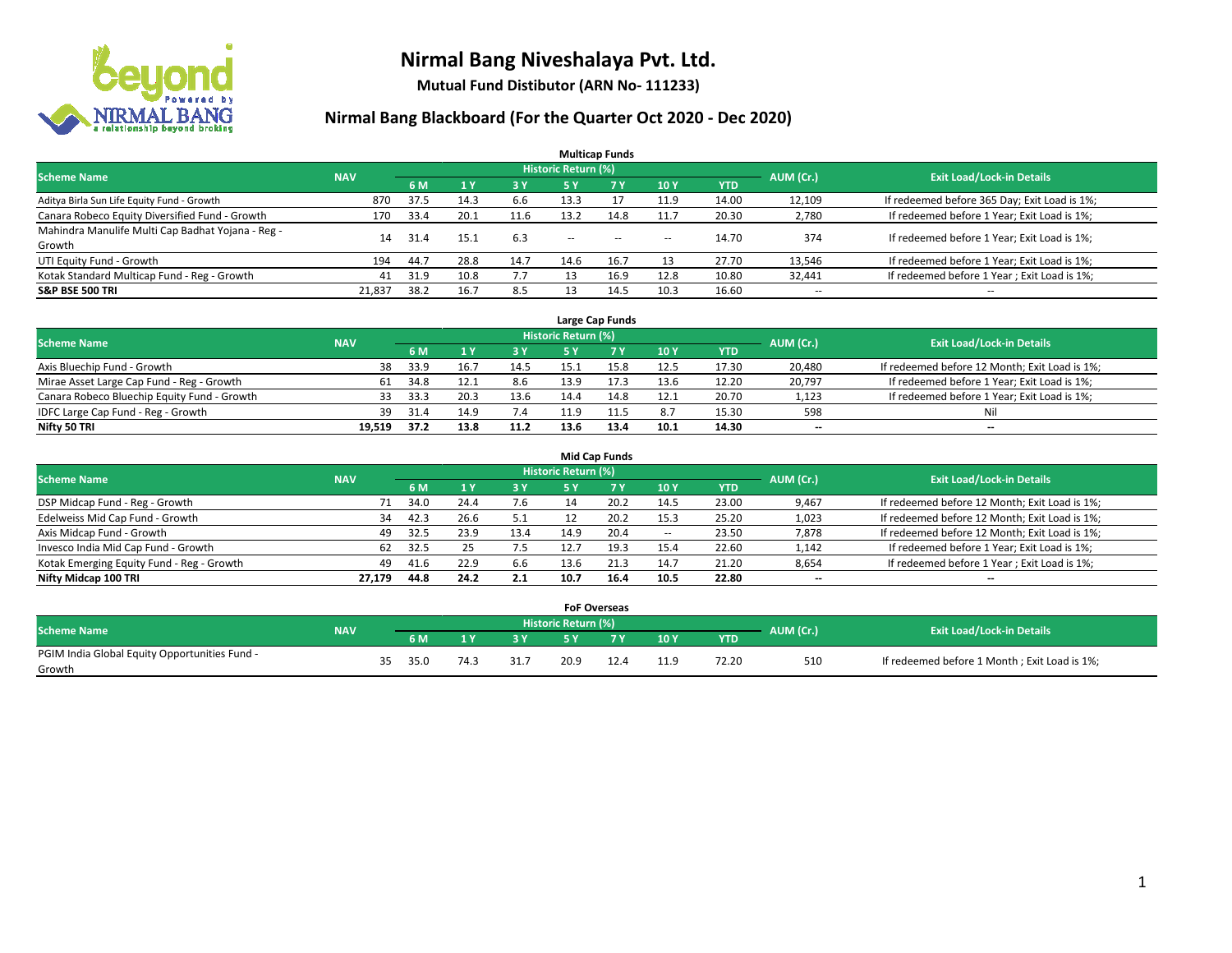

**Mutual Fund Distibutor (ARN No- 111233)**

|                                                  |            |      |                |      |                            | Large & Midcap |      |            |           |                                              |
|--------------------------------------------------|------------|------|----------------|------|----------------------------|----------------|------|------------|-----------|----------------------------------------------|
| <b>Scheme Name</b>                               | <b>NAV</b> |      |                |      | <b>Historic Return (%)</b> |                |      |            | AUM (Cr.) | <b>Exit Load/Lock-in Details</b>             |
|                                                  |            | 6 M  | 1 <sub>Y</sub> | 3 Y  | 5 Y                        | 7Y             | 10Y  | <b>YTD</b> |           |                                              |
| Mirae Asset Emerging Bluechip Fund - Growth      | 70         | 38.6 | 21.5           | 10.3 | 17.5                       | 25             | 20.3 | 20.50      | 13,405    | If redeemed before 1 Year; Exit Load is 1%;  |
| Canara Robeco Emerging Equities - Growth         | 118        | 37.4 | 22.7           | 7.7  | 13.9                       | 23.6           | 17.8 | 22.30      | 6,881     | If redeemed before 1 Year; Exit Load is 1%;  |
| Principal Emerging Bluechip Fund - Growth        | 130        | 37.8 | 21.7           | 5.6  | 14.2                       | 20.8           | 14.8 | 20.50      | 2,324     | If redeemed before 365 Day; Exit Load is 1%; |
| Invesco India Growth Opportunities Fund - Growth | 40         | 30.3 |                | 7.9  | 12.6                       | 15.3           | 11.5 | 11.30      | 3,278     | If redeemed before 1 Year; Exit Load is 1%;  |
| Sundaram Large and Mid Cap Fund - Reg - Growth   | 39         | 33.2 | 7.4            | 6.7  | 11.9                       | 15.7           | 10.5 | 6.90       | 1,353     | If redeemed before 365 Day; Exit Load is 1%; |
| NIFTY Large Midcap 250 TRI                       | 8,879      | 39.8 | 20.3           | 7.5  | 13.5                       | 16.6           | 11.7 | 19.70      | $- -$     | $\overline{\phantom{a}}$                     |

|                                                     |            |                                  |      |           |      | <b>Focused Funds</b> |        |       |        |                                               |
|-----------------------------------------------------|------------|----------------------------------|------|-----------|------|----------------------|--------|-------|--------|-----------------------------------------------|
| <b>Scheme Name</b>                                  | AUM (Cr.)  | <b>Exit Load/Lock-in Details</b> |      |           |      |                      |        |       |        |                                               |
|                                                     | <b>NAV</b> | 6 M                              |      | <b>3Y</b> | 5 Y  | <b>7Y</b>            | 10Y    | YTD   |        |                                               |
| Axis Focused 25 Fund - Growth                       | 37         | 39.1                             | 18.6 | 12.1      | 16.4 | 17.2                 | $\sim$ | 19.30 | 13,359 | If redeemed before 12 Month; Exit Load is 1%; |
| ICICI Prudential Focused Equity Fund - Ret - Growth | 36         | 28.3                             | 24.2 | 6.9       | 10.9 |                      | 9.3    | 23.50 | 894    | If redeemed before 1 Year; Exit Load is 1%;   |
| SBI Focused Equity Fund - Growth                    | 175        | 29.6                             | 14.9 | 9.3       | 13.9 |                      | 15.9   | 13.70 | 12,020 | If redeemed before 1 Year; Exit Load is 1%;   |
| <b>S&amp;P BSE 500 TRI</b>                          | 21.837     | 38.2                             | 16.7 | 8.5       |      | 14.5                 | 10.3   | 16.60 | $- -$  | $\overline{\phantom{a}}$                      |

|                                    |            |      |      |                     |      | <b>Small Cap Funds</b> |                          |            |           |                                               |
|------------------------------------|------------|------|------|---------------------|------|------------------------|--------------------------|------------|-----------|-----------------------------------------------|
| <b>Scheme Name</b>                 | <b>NAV</b> |      |      | Historic Return (%) |      |                        |                          |            |           | <b>Exit Load/Lock-in Details</b>              |
|                                    |            | 6 M  |      | 3 Y                 | 5 Y  |                        | 10Y                      | <b>YTD</b> | AUM (Cr.) |                                               |
| Axis Small Cap Fund - Reg - Growth | 39         | 38.4 |      | 10.4                | 14.3 | 21.3                   | $\hspace{0.05cm} \cdots$ | 19.80      | 3,366     | If redeemed before 12 Month; Exit Load is 1%; |
| DSP Small Cap Fund - Reg - Growth  | 71         | 48.4 | 36.5 |                     | 10.4 | 22.4                   | 15.6                     | 32.20      | 5,791     | If redeemed before 12 Month; Exit Load is 1%; |
| SBI Small Cap Fund - Growth        | 70.        | 47.8 | 32.5 |                     | 16.3 |                        | 18.9                     | 31.10      | 6,202     | If redeemed before 1 Year; Exit Load is 1%;   |
| Nifty Smallcap 100 TRI             | 8.635      | 55.6 | 23.5 | $-5.7$              | 5.9  | 12.9                   | 7.1                      | 20.50      | $- -$     | $\overline{\phantom{a}}$                      |

| ELSS Schemes (Tax Saving u/s 80-C)                                                                              |       |      |      |      |               |        |                          |            |        |                          |  |  |  |  |
|-----------------------------------------------------------------------------------------------------------------|-------|------|------|------|---------------|--------|--------------------------|------------|--------|--------------------------|--|--|--|--|
| <b>Historic Return (%)</b><br><b>Exit Load/Lock-in Details</b><br>AUM (Cr.)<br><b>Scheme Name</b><br><b>NAV</b> |       |      |      |      |               |        |                          |            |        |                          |  |  |  |  |
|                                                                                                                 |       | 6 M  | 71 Y | 3 Y  | <b>5Y</b>     | 7V     | <b>10 Y</b>              | <b>YTD</b> |        |                          |  |  |  |  |
| Aditya Birla Sun Life Tax Relief 96 - Growth                                                                    | 36    | 25.7 | 11.5 | 4.8  | 11.2          | 16.3   | 11.7                     | 12.20      | 12,118 | Nil                      |  |  |  |  |
| Axis Long Term Equity Fund - Growth                                                                             | 58    | 37.2 | 18.6 | 12.4 | 14.3          | 19.3   | 16.5                     | 18.60      | 25,618 | Nil                      |  |  |  |  |
| Canara Robeco Equity Tax Saver Fund - Growth                                                                    | 85    | 38.9 | 24.8 | 13.1 | 13.7          | 15.8   | 12.3                     | 24.60      | 1,333  | Nil                      |  |  |  |  |
| Invesco India Tax Plan - Growth                                                                                 | 62    | 31.8 | 16.3 | 8.7  | 12.5          | 16.8   | 13.1                     | 16.30      | 1,280  | Nil                      |  |  |  |  |
| Mirae Asset Tax Saver Fund - Reg - Growth                                                                       | 23    | 40.2 | 19.6 | 10.8 | $\sim$ $\sim$ | $\sim$ | $\overline{\phantom{a}}$ | 19.50      | 5,045  | Nil                      |  |  |  |  |
| S&P BSE 200 TRI                                                                                                 | 7,060 | 37.6 | 16   | 9.6  | 13.4          | 14.4   | 10.5                     | 16.20      | $- -$  | $\overline{\phantom{a}}$ |  |  |  |  |
|                                                                                                                 |       |      |      |      |               |        |                          |            |        |                          |  |  |  |  |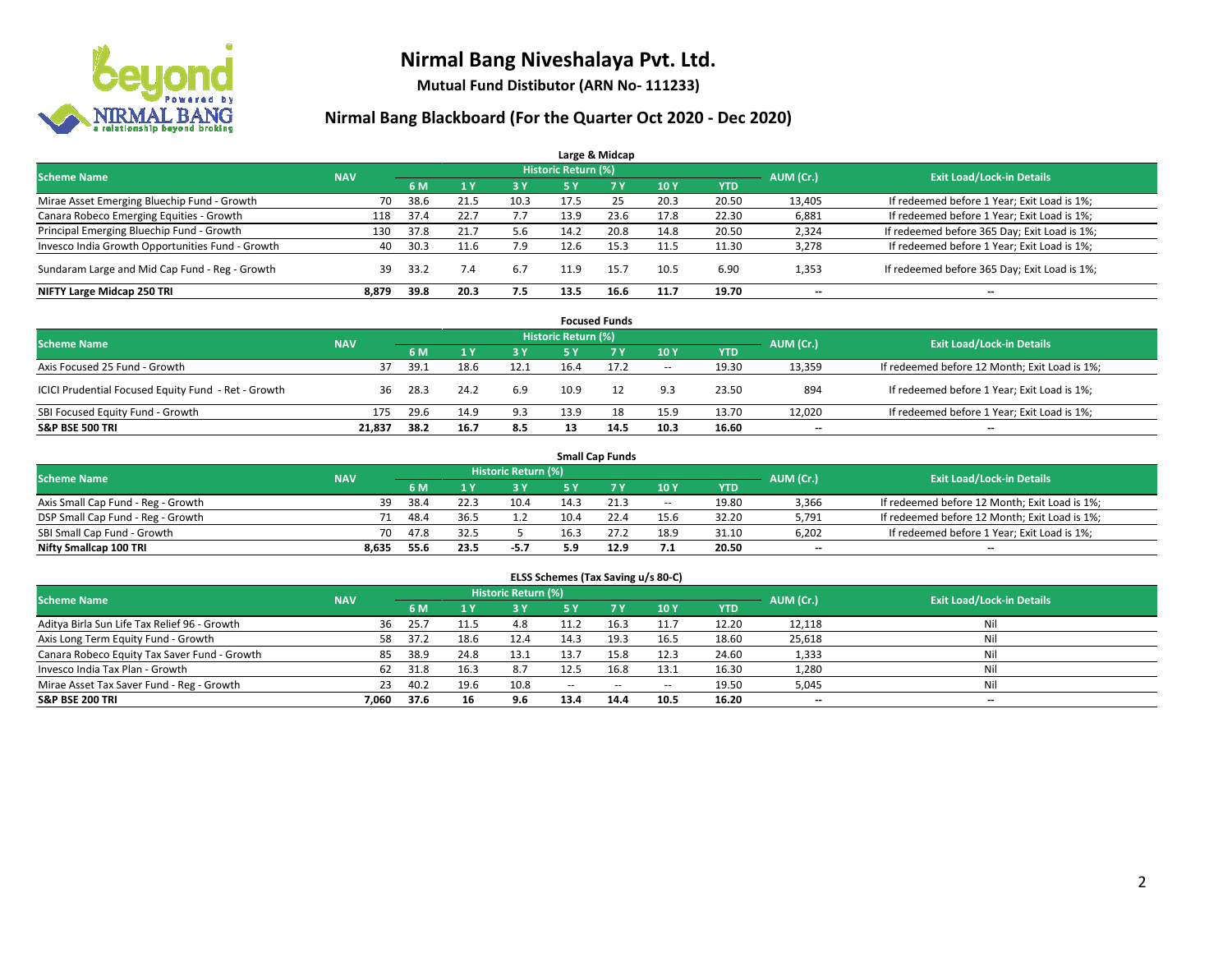

**Mutual Fund Distibutor (ARN No- 111233)**

| <b>Solution Oriented</b>                                  |            |      |      |                            |           |           |        |            |           |                                                                                                                                                           |  |  |  |
|-----------------------------------------------------------|------------|------|------|----------------------------|-----------|-----------|--------|------------|-----------|-----------------------------------------------------------------------------------------------------------------------------------------------------------|--|--|--|
| <b>Scheme Name</b>                                        | <b>NAV</b> |      |      | <b>Historic Return (%)</b> |           |           |        |            | AUM (Cr.) | <b>Exit Load/Lock-in Details</b>                                                                                                                          |  |  |  |
|                                                           |            | 6 M  | 1Y   | 3 Y                        | <b>5Y</b> | <b>7Y</b> | 10Y    | <b>YTD</b> |           |                                                                                                                                                           |  |  |  |
| <b>HDFC Childrens Gift Fund</b>                           | 145        | 29.1 | 16.1 | 7.8                        | 12        | 14.4      | 13.2   | 16.10      | 3.798     | If redeemed before 1 Year; Exit Load is 3%; If redeemed bet. 1 Year<br>to 2 Year; Exit Load is 2%; If redeemed bet. 2 Year to 3 Year; Exit<br>Load is 1%; |  |  |  |
| Tata Retirement Savings Fund - Moderate Plan - Reg        | 36         | 24.9 | 13.3 | 6.8                        | 12.4      | 16.8      | $ -$   | 13.50      | 1,252     | If redeemed before 61 Month; Exit Load is 1%;                                                                                                             |  |  |  |
| Tata Retirement Savings Fund - Progressive Plan -<br>Reg  | 35         | 28.2 | 12.4 | 6.7                        | 13.3      | 16.6      | $ -$   | 12.70      | 889       | If redeemed before 61 Month; Exit Load is 1%;                                                                                                             |  |  |  |
| Tata Retirement Savings Fund - Reg - Conservative<br>Plan | 23         | 10.1 | 11.4 | 6.7                        | 9.2       | 10.3      | $\sim$ | 11.20      | 157       | If redeemed before 61 Month: Exit Load is 1%:                                                                                                             |  |  |  |
| <b>S&amp;P BSE 200 TRI</b>                                | 7.060      | 37.6 | 16   | 9.6                        | 13.4      | 14.4      | 10.5   | 16.20      | --        | --                                                                                                                                                        |  |  |  |

|                                                    |            |      |      |                            |      | <b>Index Fund</b> |      |            |           |                                               |
|----------------------------------------------------|------------|------|------|----------------------------|------|-------------------|------|------------|-----------|-----------------------------------------------|
| <b>Scheme Name</b>                                 | <b>NAV</b> |      |      | <b>Historic Return (%)</b> |      |                   |      |            | AUM (Cr.) | <b>Exit Load/Lock-in Details</b>              |
|                                                    |            | 6 M  |      | 3 Y                        | 5 Y  | <b>77 Y</b>       | 10Y  | <b>YTD</b> |           |                                               |
| HDFC Index Fund-NIFTY 50 Plan                      | 126        | 36.8 | 12.8 | 10.6                       | 12.9 | 12.8              | 9.3  | 13.30      | 2,193     | If redeemed before 3 Day; Exit Load is 0.25%; |
| ICICI Prudential Nifty Next 50 Index Fund - Growth | 28         | 28.3 | 13.4 | 2.2                        | 10.6 | 14.4              | 10.3 | 12.80      | 894       | Nil                                           |
| UTI Nifty Index Fund - Growth                      | 91         | 37.0 | 13.1 | 10.8                       | 13.1 | 12.9              | 9.4  | 13.70      | 3,037     | Nil                                           |
| Nifty 50 TRI                                       | 19,519     | 37.2 | 13.8 | 11.2                       | 13.6 | 13.4              | 10.1 | 14.30      | $- -$     | $\overline{\phantom{a}}$                      |

|                                       |            |       |      |                            |      | <b>Contra/Value Fund</b> |      |       |                          |                                             |
|---------------------------------------|------------|-------|------|----------------------------|------|--------------------------|------|-------|--------------------------|---------------------------------------------|
| <b>Scheme Name</b>                    | <b>NAV</b> |       |      | <b>Historic Return (%)</b> |      |                          |      |       | AUM (Cr.)                | <b>Exit Load/Lock-in Details</b>            |
|                                       |            | 6 M   |      | 3 Y                        |      | 7 V                      | 10Y  | YTD   |                          |                                             |
| Invesco India Contra Fund - Growth    | 59         | 32.6  | 19.9 | 8.3                        | 14.3 | 18.9                     | 13.4 | 19.60 | 5,609                    | If redeemed before 1 Year; Exit Load is 1%; |
| UTI Value Opportunities Fund - Growth | 76         | .35.5 |      |                            |      |                          | 10.3 | 17.20 | 4,931                    | If redeemed before 1 Year; Exit Load is 1%; |
| <b>S&amp;P BSE 500 TRI</b>            | 21.837     | 38.2  | 16.7 | 8.5                        |      | 14.'                     | 10.3 | 16.60 | $\overline{\phantom{a}}$ | $- -$                                       |

| Sector/Thematic                                                           |            |      |        |                     |      |        |      |            |           |                                               |  |  |  |
|---------------------------------------------------------------------------|------------|------|--------|---------------------|------|--------|------|------------|-----------|-----------------------------------------------|--|--|--|
| <b>Scheme Name</b>                                                        | <b>NAV</b> |      |        | Historic Return (%) |      |        |      |            | AUM (Cr.) | <b>Exit Load/Lock-in Details</b>              |  |  |  |
|                                                                           |            | 6 M  | $A$ Y  | <b>3Y</b>           | 5 Y  | 7Y     | 10Y  | <b>YTD</b> |           |                                               |  |  |  |
| Canara Robeco Consumer Trends Fund - Reg -<br>Growth                      | 50         | 35.5 | 19     | 11.4                | 15.4 | 18.2   | 13.8 | 18.50      | 460       | If redeemed before 1 Year; Exit Load is 1%;   |  |  |  |
| Mirae Asset Great Consumer Fund - Growth                                  | 41         | 30.9 | 10.6   | 7.4                 | 13.6 | 15.9   | --   | 10.00      | 1,057     | If redeemed before 1 Year; Exit Load is 1%;   |  |  |  |
| ICICI Prudential Technology Fund - Growth                                 | 94         | 73.2 | 61.5   | 26.7                | 17.9 | 17.7   |      | 62.20      | 938       | If redeemed before 15 Day; Exit Load is 1%;   |  |  |  |
| Nippon India Pharma Fund - Growth                                         | 250        | 31.5 | 64.5   | 21.3                | 11.1 | 17.4   | 16.2 | 64.20      | 4,151     | If redeemed before 1 Month; Exit Load is 1%;  |  |  |  |
| BNP Paribas India Consumption Fund - Reg - Growth                         | 15         | 25.3 |        | $\sim$              | --   | $\sim$ | --   | 16.00      | 613       | If redeemed before 12 Month; Exit Load is 1%; |  |  |  |
| ICICI Prudential Banking and Financial Services Fund -<br>Retail - Growth | 65         | 41.8 | $-5.7$ | 2.4                 | 13.9 | 17.1   | 13.2 | $-6.20$    | 3,289     | If redeemed before 15 Day; Exit Load is 1%;   |  |  |  |
| <b>S&amp;P BSE 500 TRI</b>                                                | 21,837     | 38.2 | 16.7   | 8.5                 | 13   | 14.5   | 10.3 | 16.60      | --        | --                                            |  |  |  |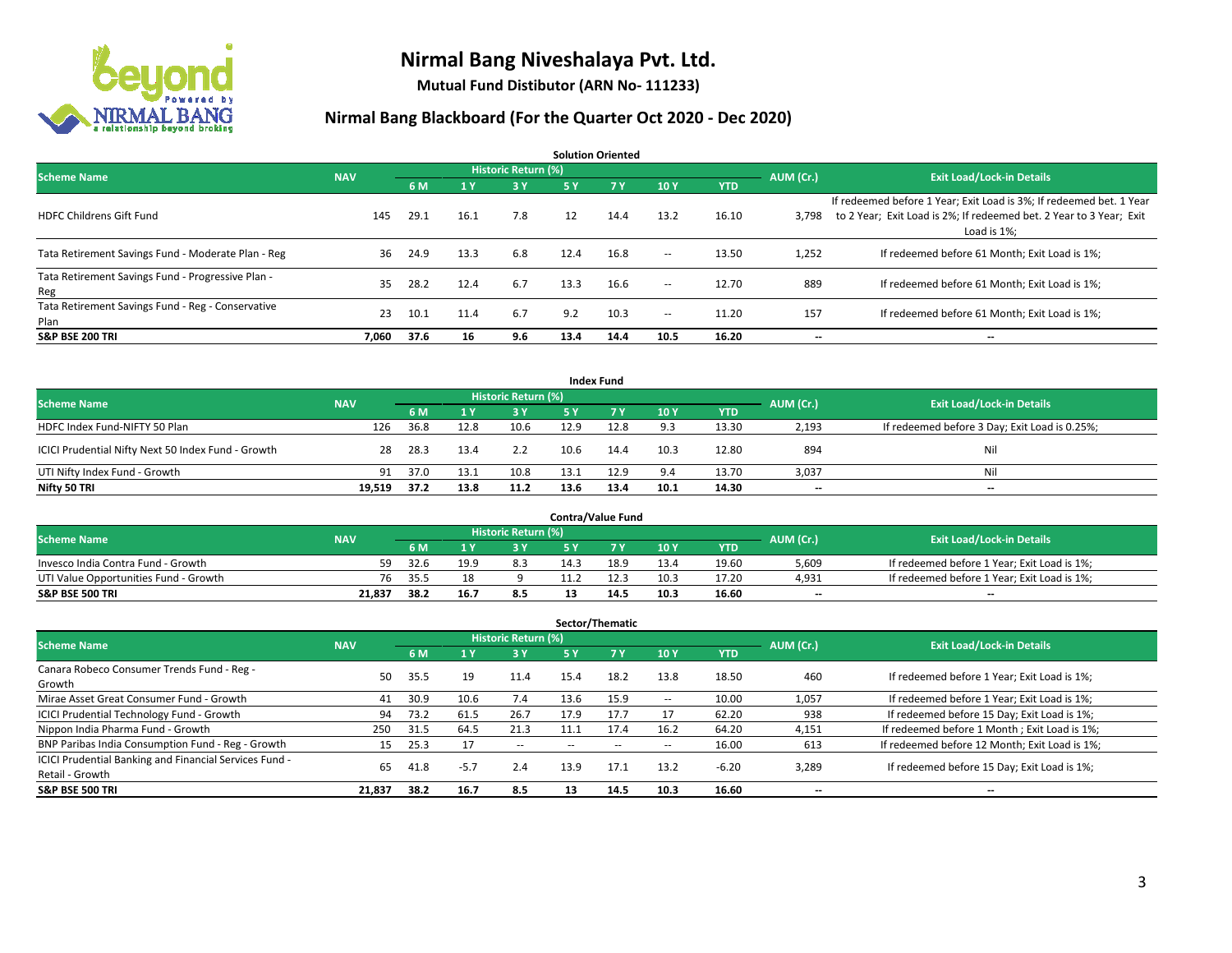

**Mutual Fund Distibutor (ARN No- 111233)**

| <b>Dynamic Asset Allocation Funds</b>                      |            |      |      |                            |      |           |                          |            |                          |                                               |  |  |  |
|------------------------------------------------------------|------------|------|------|----------------------------|------|-----------|--------------------------|------------|--------------------------|-----------------------------------------------|--|--|--|
| <b>Scheme Name</b>                                         | <b>NAV</b> |      |      | <b>Historic Return (%)</b> |      |           |                          |            | AUM (Cr.)                | <b>Exit Load/Lock-in Details</b>              |  |  |  |
|                                                            |            | 6 M  |      | 3 Y                        | 5 Y  | <b>7Y</b> | 10Y                      | <b>YTD</b> |                          |                                               |  |  |  |
| ICICI Prudential Balanced Advantage Fund - Reg -<br>Growth | 42         | 21.4 | 11.2 | 8.2                        | 10.3 | 12.2      | 11.7                     | 10.90      | 27,647                   | If redeemed before 1 Year; Exit Load is 1%;   |  |  |  |
| Nippon India Balanced Advantage Fund - Growth              | 104        | 20.1 | 10.3 | 6.7                        | 10.2 | 12.4      | 9.5                      | 10.20      | 2,856                    | If redeemed before 12 Month; Exit Load is 1%; |  |  |  |
| Edelweiss Balanced Advantage Fund - Growth                 | 30         | 22.3 | 21.6 | 10.4                       | 10.5 |           | 10.1                     | 21.30      | 1,924                    | If redeemed before 365 Day; Exit Load is 1%;  |  |  |  |
| Kotak Balanced Advantage Fund - Reg - Growth               | 13         | 19.3 | 12.6 | $\sim$ $-$                 | --   | $\sim$    | $\overline{\phantom{a}}$ | 12.40      | 5,180                    | If redeemed before 1 Year; Exit Load is 1%;   |  |  |  |
| NIFTY 50 Hybrid Composite Debt 65:35 Index                 | 12,213     | 25.1 | 15.5 | 11.4                       | 12.5 | 12.5      | 10.1                     | 15.60      | $\overline{\phantom{m}}$ | $- -$                                         |  |  |  |

|                                                 |            |      |      |      |           | <b>Hybrid Aggressive</b>         |        |            |        |                                               |
|-------------------------------------------------|------------|------|------|------|-----------|----------------------------------|--------|------------|--------|-----------------------------------------------|
| <b>Scheme Name</b>                              | <b>NAV</b> |      |      |      | AUM (Cr.) | <b>Exit Load/Lock-in Details</b> |        |            |        |                                               |
|                                                 |            | 6 M  |      | 3 Y  |           |                                  | 10Y    | <b>YTD</b> |        |                                               |
| Canara Robeco Equity Hybrid Fund - Growth       | 198        | 25.1 | 18   | 10.6 | 11.8      | 15.2                             | 12.4   | 18.00      | 3,906  | If redeemed before 1 Year; Exit Load is 1%;   |
| SBI Equity Hybrid Fund - Growth                 | 163        | 25.5 |      | 8.8  |           | 14.9                             | 11.9   | 12.00      | 34,353 | If redeemed before 12 Month; Exit Load is 1%; |
| Mirae Asset Hybrid - Equity Fund - Reg - Growth | 18         | 25.8 |      | 8.9  | 12.4      | $\sim$                           | $\sim$ | 12.50      | 4,139  | If redeemed before 1 Year; Exit Load is 1%;   |
| ICICI Prudential Equity & Debt Fund - Growth    | 153        | 25.9 | 10.5 | 5.8  |           |                                  | 12.6   | 9.20       | 16,331 | If redeemed before 1 Year; Exit Load is 1%;   |
| NIFTY 50 Hybrid Composite Debt 65:35 Index      | 12.213     | 25.1 | 15.5 | 11.4 |           |                                  | 10.1   | 15.60      | $- -$  | $\overline{\phantom{a}}$                      |

|                                         |            |     |      |                     |            | Gold |       |            |           |                                                                  |
|-----------------------------------------|------------|-----|------|---------------------|------------|------|-------|------------|-----------|------------------------------------------------------------------|
| <b>Scheme Name</b>                      | <b>NAV</b> |     |      | Historic Return (%) |            |      |       |            | AUM (Cr.) | <b>Exit Load/Lock-in Details</b>                                 |
|                                         |            | 6 M |      | <b>3 Y</b>          | <b>5 Y</b> |      | 10Y   | <b>YTD</b> |           |                                                                  |
| <b>HDFC Gold Fund - Growth</b>          | 16         | 4.3 | 30.5 | 19.1                | 13.4       | 6.2  | $\!-$ | 27.30      | 1,005     | If redeemed before 6 Months; Exit Load is 2%; If redeemed bet. 6 |
|                                         |            |     |      |                     |            |      |       |            |           | Months to 12 Months; Exit Load is 1%;                            |
| Kotak Gold Fund - Reg - Growth          |            | 4.2 | 29.4 | 19.9                | 13.6       |      | -     | 25.90      | 749       | If redeemed before 1 Year; Exit Load is 1%;                      |
| Nippon India Gold Savings Fund - Growth | 21         | 4.3 | 29.7 | 18.9                | 13.2       |      | --    | 26.60      | 1,302     | If redeemed before 15 Day; Exit Load is 1%;                      |
| <b>Prices of Gold</b>                   | 49.939     | 5.6 | 31.5 | 20.5                | 14.9       | 7.6  | 9.3   | 27.80      | --        | $\overline{\phantom{a}}$                                         |

| <b>Arbitrage Fund</b>                      |            |    |      |     |                     |     |     |        |            |           |                                                 |  |  |
|--------------------------------------------|------------|----|------|-----|---------------------|-----|-----|--------|------------|-----------|-------------------------------------------------|--|--|
| <b>Scheme Name</b>                         | <b>NAV</b> |    |      |     | Historic Return (%) |     |     |        |            | AUM (Cr.) | <b>Exit Load/Lock-in Details</b>                |  |  |
|                                            |            |    | 4 M. | 3 M | 6 M                 |     |     | 3 Y    | <b>YTD</b> |           |                                                 |  |  |
| IDFC Arbitrage Fund - Reg - Growth         |            | 25 | -37  |     |                     |     |     | 5.4    | 3.80       | 7,084     | If redeemed before 1 Month; Exit Load is 0.25%; |  |  |
| Kotak Equity Arbitrage Fund - Reg - Growth |            | 29 | -3.5 |     |                     | 4.2 |     | 5.5    | 4.30       | 15,302    | If redeemed before 30 Day; Exit Load is 0.25%;  |  |  |
| Tata Arbitrage Fund - Reg - Growth         |            |    | 3.6  | 3.b | 3.3                 | 4.8 | 5.6 | $\sim$ | 4.90       | 2.487     | If redeemed before 30 Day; Exit Load is 0.25%;  |  |  |
| Nippon India Arbitrage Fund - Growth       |            |    |      |     | 2.8                 | 1 J |     |        | 4.20       | 8,178     | If redeemed before 1 Month; Exit Load is 0.25%; |  |  |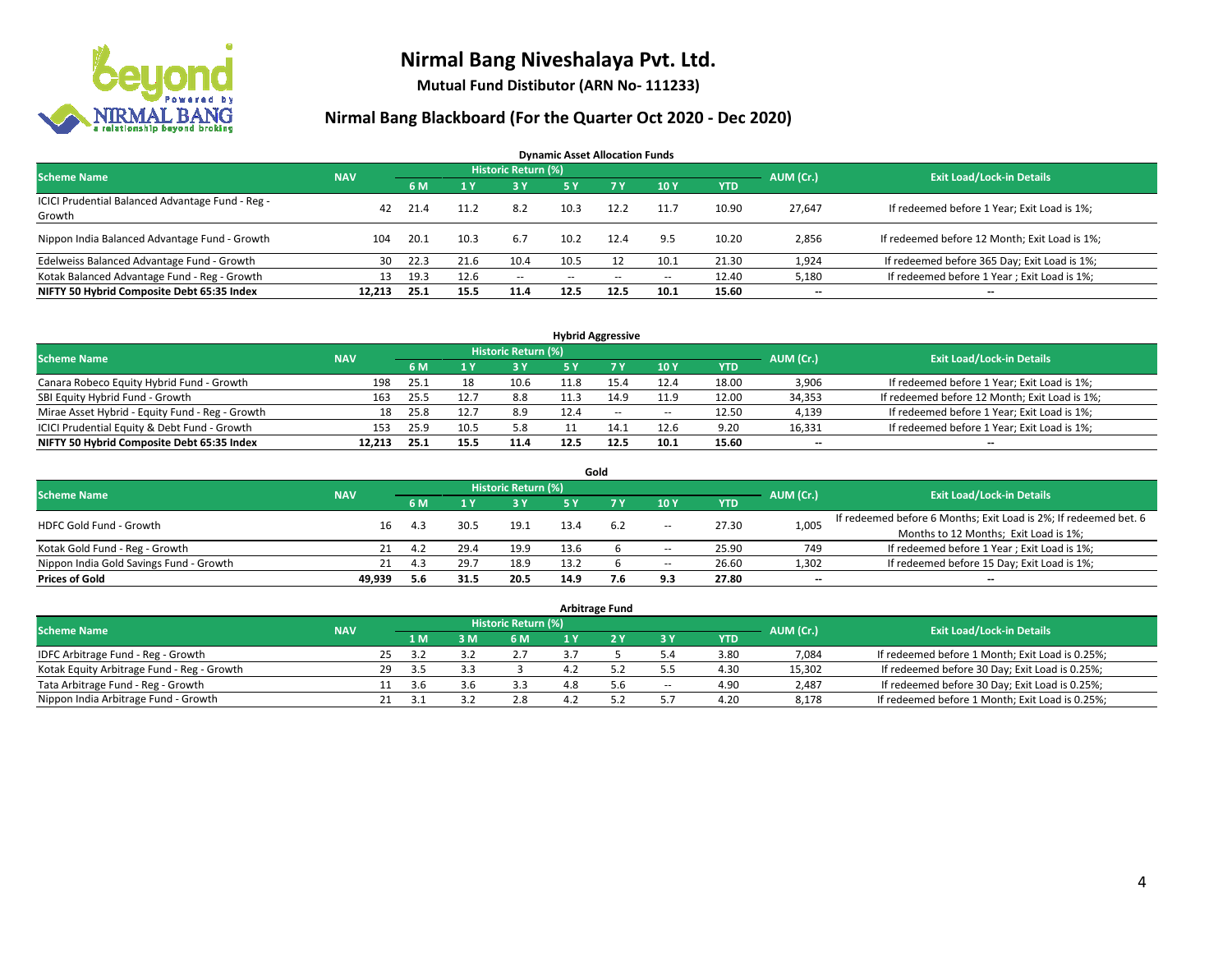

**Mutual Fund Distibutor (ARN No- 111233)**

| <b>Overnight Fund</b>                          |                          |                  |     |                     |     |              |            |                          |                          |                                  |  |  |  |  |
|------------------------------------------------|--------------------------|------------------|-----|---------------------|-----|--------------|------------|--------------------------|--------------------------|----------------------------------|--|--|--|--|
| <b>Scheme Name</b>                             | <b>NAV</b>               |                  |     | Historic Return (%) |     |              | <b>YTM</b> | Avg                      | AUM (Cr.)                | <b>Exit Load/Lock-in Details</b> |  |  |  |  |
|                                                |                          | $\overline{1}$ W | 2W  | 1 M                 | 3 M | $\sqrt{1}$ Y |            | <b>Maturity</b>          |                          |                                  |  |  |  |  |
| IDFC Overnight Fund - Reg - Growth             | 1,086                    | 2.9              | 2.9 | 2.7                 | 2.8 |              | 2.78       | 0.01                     | 1,914                    | Nil                              |  |  |  |  |
| Tata Overnight Fund - Reg - Growth             | 1,075                    | 3.0              |     | 2.8                 | 2.9 | 3.4          | 2.86       | 0.01                     | 2,094                    | Nil                              |  |  |  |  |
| SBI Overnight Fund - Growth                    | 3,292                    | 3.0              | 2.9 | 2.8                 | 2.9 | 3.4          | 2.9        | 0.00                     | 9,183                    | Nil                              |  |  |  |  |
| ICICI Prudential Overnight Fund - Reg - Growth | 110                      | 3.0              | 2.9 | 2.8                 | 2.9 |              | 2.89       |                          | 7,708                    | Nil                              |  |  |  |  |
| Nippon India Overnight Fund - Reg - Growth     | 109                      | 3.0              |     | 2.8                 | 2.9 | 3.4          | 2.99       | 0.00                     | 4,173                    | Nil                              |  |  |  |  |
| <b>CRISIL Liquid Fund Index</b>                | $\overline{\phantom{a}}$ | 3.2              | 3.3 | 3.2                 | 3.6 | 4.7          | --         | $\overline{\phantom{a}}$ | $\overline{\phantom{m}}$ | $-$                              |  |  |  |  |

| <b>Liquid Funds</b>                              |            |                |     |                            |     |     |                          |                 |           |                                  |  |  |  |
|--------------------------------------------------|------------|----------------|-----|----------------------------|-----|-----|--------------------------|-----------------|-----------|----------------------------------|--|--|--|
| <b>Scheme Name</b>                               | <b>NAV</b> |                |     | <b>Historic Return (%)</b> |     |     | <b>YTM</b>               | Avg             | AUM (Cr.) | <b>Exit Load/Lock-in Details</b> |  |  |  |
|                                                  |            | 1 <sub>W</sub> | 2W  | 1 M                        | 3 M |     |                          | <b>Maturity</b> |           |                                  |  |  |  |
| Aditya Birla Sun Life Liquid Fund - Reg - Growth | 326        |                | 2.8 | 2.7                        |     |     | 3.01                     | 0.09            | 34,971    | *Ref Footnote                    |  |  |  |
| ICICI Prudential Liquid Fund - Reg - Growth      | 300        | 2.8            | 2.8 | 2.7                        |     |     | 2.98                     | 0.10            | 46,016    | *Ref Footnote                    |  |  |  |
| Kotak Liquid Fund - Reg - Growth                 | 4,105      | 2.1            |     | 2.7                        |     |     | 2.93                     | 0.08            | 31,504    | *Ref Footnote                    |  |  |  |
| Nippon India Liquid Fund - Growth                | 4,954      | 2.7            |     | 2.7                        |     |     | 2.94                     | 0.08            | 23,106    | *Ref Footnote                    |  |  |  |
| Mahindra Manulife Liquid Fund - Reg - Growth     | 1,317      | 2.9            |     | 2.8                        |     |     | 3.05                     | 0.06            | 2,050     | *Ref Footnote                    |  |  |  |
| <b>CRISIL Liquid Fund Index</b>                  | $- -$      |                |     | 3.2                        | 3.6 | 4.7 | $\overline{\phantom{a}}$ | $- -$           | $- -$     | $-$                              |  |  |  |

| <b>Ultra Short Fund</b>                           |            |      |     |                            |     |           |                          |                          |           |                                  |  |  |  |
|---------------------------------------------------|------------|------|-----|----------------------------|-----|-----------|--------------------------|--------------------------|-----------|----------------------------------|--|--|--|
| <b>Scheme Name</b>                                | <b>NAV</b> |      |     | <b>Historic Return (%)</b> |     |           | <b>YTM</b>               | Avg                      | AUM (Cr.) | <b>Exit Load/Lock-in Details</b> |  |  |  |
|                                                   |            | 1 M  | 3 M | 6 M                        | 1 Y | <b>3Y</b> |                          | <b>Maturity</b>          |           |                                  |  |  |  |
| HDFC Ultra Short Term Fund - Reg - Growth         | 12         | 3.3  | 4.b | 5.1                        | 6.4 | $\sim$    | 3.66                     | 0.44                     | 16,434    | Nil                              |  |  |  |
| ICICI Prudential Ultra Short Term Fund - Growth   | 21         | 3.6  |     | 6.3                        | 6.6 |           | 4.61                     | 0.45                     | 9,030     | Nil                              |  |  |  |
| Axis Ultra Short Term Fund - Reg - Growth         | 12         | -3.1 | 4.2 | 4.5                        | 5.3 | $- -$     | 3.93                     | 0.47                     | 4,555     | Ni                               |  |  |  |
| Aditya Birla Sun Life Savings Fund - Reg - Growth | 419        | 4.2  | 5.4 | 6.1                        |     |           | 3.76                     | 0.52                     | 17,295    | Nil                              |  |  |  |
| <b>NIFTY Ultra Short Duration Debt Index</b>      | 4.215      | 3.5  | 4.1 | 4.3                        | 5.6 |           | $\overline{\phantom{a}}$ | $\overline{\phantom{a}}$ | $- -$     | $-$                              |  |  |  |

|                                                            |            |     |                |                            | <b>Money Market Fund</b> |                               |                          |                          |           |                                               |
|------------------------------------------------------------|------------|-----|----------------|----------------------------|--------------------------|-------------------------------|--------------------------|--------------------------|-----------|-----------------------------------------------|
| <b>Scheme Name</b>                                         | <b>NAV</b> |     |                | <b>Historic Return (%)</b> |                          |                               | <b>YTM</b>               | Avg                      | AUM (Cr.) | <b>Exit Load/Lock-in Details</b>              |
|                                                            |            | 1 M | 3 <sub>M</sub> | 6 M                        | 1 Y                      | $\overline{3}$ $\overline{Y}$ |                          | <b>Maturity</b>          |           |                                               |
| Aditya Birla Sun Life Money Manager Fund - Reg -<br>Growth | 282        | 3.4 | 4.3            | 4.8                        | 6.7                      | 7.6                           | 3.47                     | 0.34                     | 12,717    | Nil                                           |
| SBI Savings Fund - Growth                                  | 32         | 3.0 | 3.8            | 4.3                        | 5.7                      | 6.8                           | 3.5                      | 0.29                     | 23,296    | If redeemed before 3 Days; Exit Load is 0.1%; |
| HDFC Money Market Fund - Growth                            | 4,373      | 3.1 |                | 4.5                        | b.b                      | 7.4                           | 3.3                      | 0.27                     | 12,127    | Nil                                           |
| Tata Money Market Fund - Reg - Growth                      | 3,600      | 3.2 | 4.2            | 4.7                        | 6.4                      | 4.8                           | 3.47                     | 0.36                     | 1,279     | Nil                                           |
| <b>CRISIL Liquid Fund Index</b>                            | $- -$      | 3.2 | 3.6            | 3.8                        | 4.7                      | $\overline{\phantom{a}}$      | $\overline{\phantom{a}}$ | $\overline{\phantom{a}}$ | $- -$     | $-$                                           |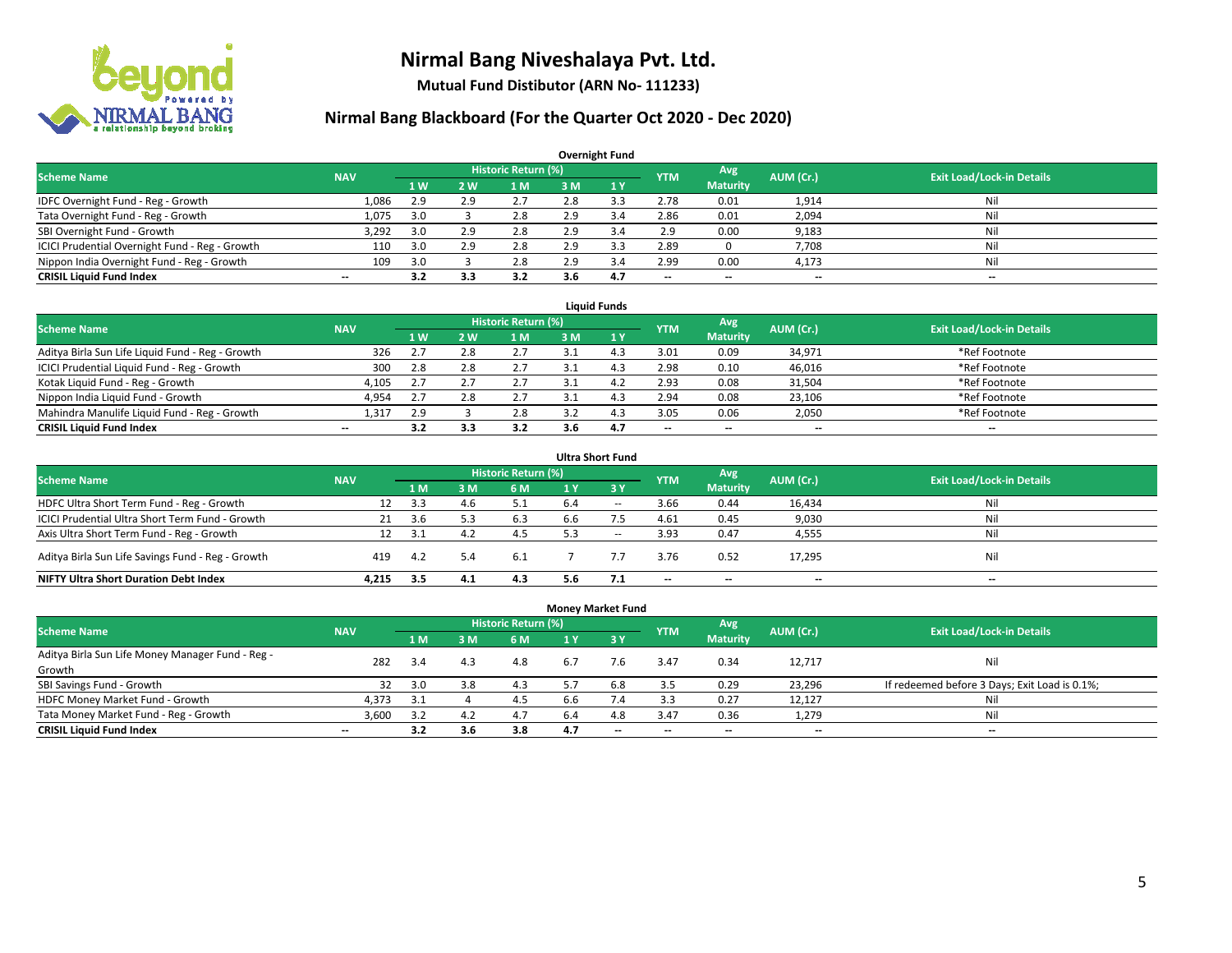

**Mutual Fund Distibutor (ARN No- 111233)**

| <b>Short Term Fund</b>                           |            |    |      |     |                     |                |                |            |                 |           |                                  |  |  |
|--------------------------------------------------|------------|----|------|-----|---------------------|----------------|----------------|------------|-----------------|-----------|----------------------------------|--|--|
| <b>Scheme Name</b>                               | <b>NAV</b> |    |      |     | Historic Return (%) |                |                | <b>YTM</b> | Avg             | AUM (Cr.) | <b>Exit Load/Lock-in Details</b> |  |  |
|                                                  |            |    | 1 M. | 3 M | 6 M                 |                |                |            | <b>Maturity</b> |           |                                  |  |  |
| HDFC Short Term Debt Fund - Growth               |            | 25 | -6.5 | 9.8 | 10.3                | 11.1           | Q <sub>1</sub> | 5.41       | 3.55            | 16,907    | Ni.                              |  |  |
| Nippon India Short Term Fund - Growth            |            |    | 6.1  | 9.6 | 8.8                 | Q <sub>5</sub> |                | 5.11       | 2.66            | 8,971     | Ni                               |  |  |
| <b>ICICI Prudential Short Term Fund - Growth</b> |            | 46 | 7.0  | a a | 9.9                 | 10.8           | 8.5            | 5.11       | 3.50            | 22,802    | Nil                              |  |  |

| <b>Low Duration Fund</b>                     |            |      |  |                     |     |  |            |                 |           |                                  |  |  |  |
|----------------------------------------------|------------|------|--|---------------------|-----|--|------------|-----------------|-----------|----------------------------------|--|--|--|
| <b>Scheme Name</b>                           | <b>NAV</b> |      |  | Historic Return (%) |     |  | <b>YTM</b> | Avg             | AUM (Cr.) | <b>Exit Load/Lock-in Details</b> |  |  |  |
|                                              |            | 1 M  |  | 6 M                 |     |  |            | <b>Maturity</b> |           |                                  |  |  |  |
| <b>HDFC Low Duration Fund - Growth</b>       | 45         | -6.8 |  | 8.2                 | 8.1 |  | 4.46       | 1.58            | 24,753    | Nil                              |  |  |  |
| ICICI Prudential Savings Fund - Reg - Growth | 413        | 8.9  |  | 8.4                 | 8.6 |  | 4.36       | 2.10            | 30,111    | Nil                              |  |  |  |
| Kotak Low Duration Fund - Std - Growth       | 2.610      | 3.8  |  |                     |     |  | 4.17       | 0.86            | 14.064    | Nil                              |  |  |  |

| <b>Banking &amp; PSU Bond Funds</b>                 |            |    |     |      |                     |      |  |            |                 |           |                                  |  |  |
|-----------------------------------------------------|------------|----|-----|------|---------------------|------|--|------------|-----------------|-----------|----------------------------------|--|--|
| <b>Scheme Name</b>                                  | <b>NAV</b> |    |     |      | Historic Return (%) |      |  | <b>YTM</b> | Avg             | AUM (Cr.) | <b>Exit Load/Lock-in Details</b> |  |  |
|                                                     |            |    | 1 M |      | 6 M                 |      |  |            | <b>Maturity</b> |           |                                  |  |  |
| HDFC Banking and PSU Debt Fund - Reg - Growth       |            |    |     | 10.2 | 10.1                | 10.7 |  | 5.43       | 3.88            | 10,652    | Nil                              |  |  |
| Kotak Banking and PSU Debt Fund - Reg - Growth      |            | 50 |     | -റ വ | 9.4                 | 10.8 |  | 5.31       | 3.83            | 10,215    | Nil                              |  |  |
| Nippon India Banking & PSU Debt Fund - Reg - Growth |            |    |     |      | 8.3                 |      |  | 5.06       | 4.64            | 7,101     | Nil                              |  |  |

| <b>Corporate Bond Funds</b>                         |            |      |      |                            |      |              |            |                 |           |                                  |  |  |  |  |
|-----------------------------------------------------|------------|------|------|----------------------------|------|--------------|------------|-----------------|-----------|----------------------------------|--|--|--|--|
| <b>Scheme Name</b>                                  | <b>NAV</b> |      |      | <b>Historic Return (%)</b> |      |              | <b>YTM</b> | Avg             | AUM (Cr.) | <b>Exit Load/Lock-in Details</b> |  |  |  |  |
|                                                     |            | 1 M  | 3 M  | 6 M                        | 1 Y  | $\sqrt{3}$ V |            | <b>Maturity</b> |           |                                  |  |  |  |  |
| ICICI Prudential Corporate Bond Fund - Reg - Growth | 23         | 5.6  | 9.2  |                            | 10.6 | 8.8          | 4.93       | 4.41            | 18,155    | Nil                              |  |  |  |  |
| IDFC Corporate Bond Fund - Reg - Growth             |            | -6.1 | 11.5 | 9.8                        | 11.5 | 8.7          | 4.88       | 3.30            | 22,668    | Nil                              |  |  |  |  |
| HDFC Corporate Bond Fund - Growth                   | 25         | -8.1 | 10.9 | 10.2                       |      |              | 5.15       | 4.61            | 26,279    | Nil                              |  |  |  |  |
| Kotak Corporate Bond Fund - Std - Growth            | 2,892      | 6.8  | 9.4  | 9.2                        |      | 8.9          | 4.74       | 2.38            | 7,981     | Nil                              |  |  |  |  |

|                                            |            |    |      |      |                     |     | <b>Credit Risk Fund</b> |      |                        |           |                                                                       |
|--------------------------------------------|------------|----|------|------|---------------------|-----|-------------------------|------|------------------------|-----------|-----------------------------------------------------------------------|
| <b>Scheme Name</b>                         | <b>NAV</b> |    |      |      | Historic Return (%) |     |                         | YTM  | Avg<br><b>Maturity</b> | AUM (Cr.) | <b>Exit Load/Lock-in Details</b>                                      |
|                                            |            |    | 1 M  | з м  | 6 M                 |     | 3Y                      |      |                        |           |                                                                       |
| ICICI Prudential Credit Risk Fund - Growth |            | 23 | 9.8  | 11.9 | 12.4                | 10  | 8.6                     | 7.85 | 2.75                   | 6,685     | If redeemed before 1 Year; Exit Load is 1%;                           |
| HDFC Credit Risk Debt Fund - Reg - Growth  |            | 18 | 10.7 | 15.3 | 15                  |     | 8.1                     | 8.55 | 2.62                   | 6,480     | If redeemed before 12 Month; Exit Load is 1%; If redeemed bet. 12     |
|                                            |            |    |      |      |                     |     |                         |      |                        |           | Month to 18 Month; Exit Load is 0.5%;                                 |
| SBI Credit Risk Fund - Growth              |            |    |      |      |                     |     |                         |      |                        |           | If redeemed before 12 Month; Exit Load is 3%; If redeemed bet. 12     |
|                                            |            | 34 |      | 11.9 | 11.3                | 9.9 |                         | 7.07 | 3.11                   |           | 3,699 Month to 24 Month; Exit Load is 1.5%; If redeemed bet. 24 Month |
|                                            |            |    |      |      |                     |     |                         |      |                        |           | to 36 Month; Exit Load is 0.75%;                                      |